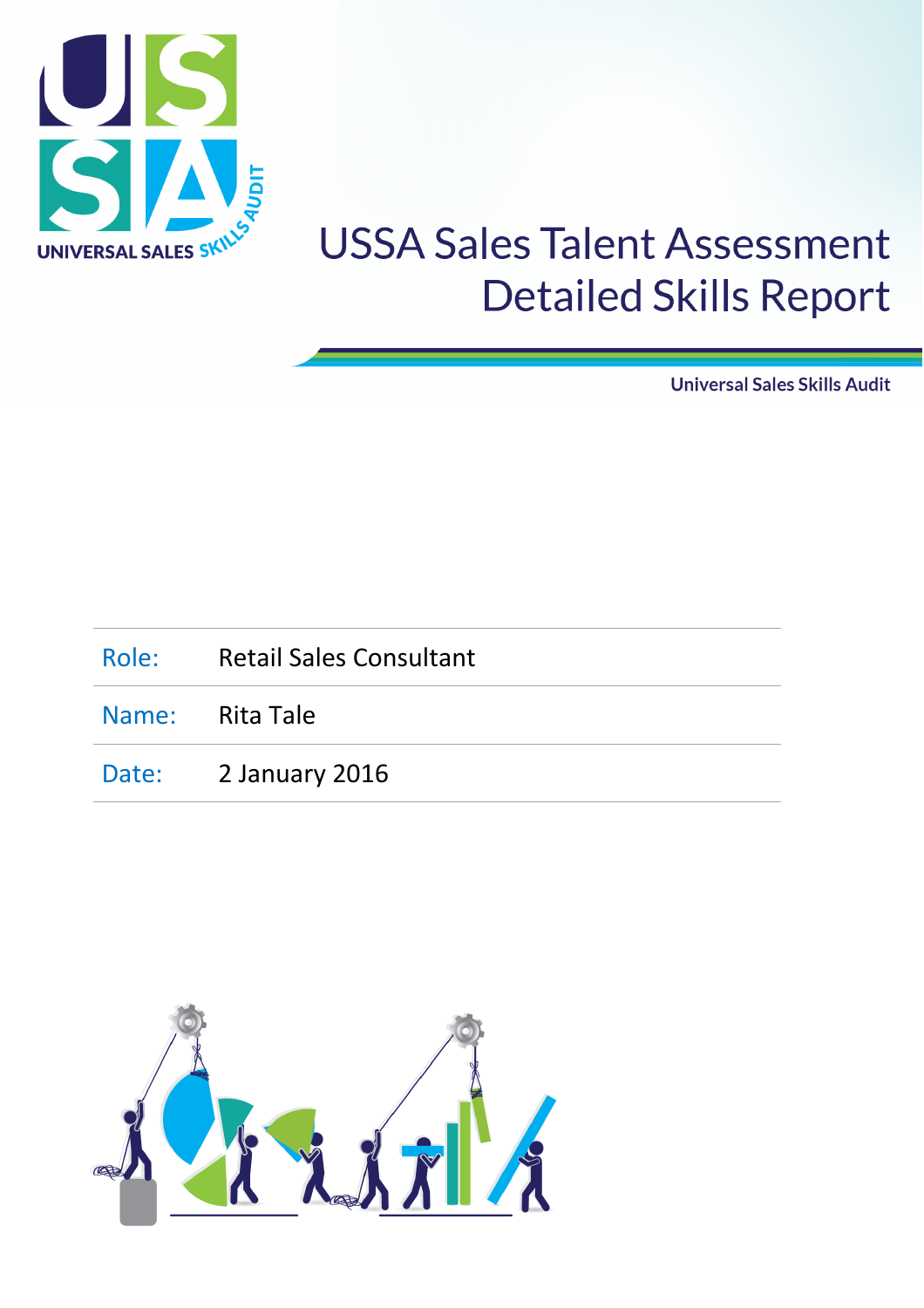

#### **::** Introduction

This report compares the candidate's stated skills compared with the capabilities expected of a High-Performer in the selected role.

#### Role selection

To ensure this information is relevant, it is critical that the candidate has been assessed for the correct role. Should you be in any doubt about which role is the most appropriate to use in the context of the person named in this report, please consult a specialist in Job Role Analysis, The USSA directly, or one of The USSA's Accredited Partners (a list of which can be found on The USSA website at www.universalsalesskillsaudit.com).

Alternatively, you can make your own judgement about the appropriateness of this assessment by reviewing the role descriptions on The USSA's website: see http://www.universalsalesskillsaudit.com. This will help you confirm whether the activities described in the appropriate role description match your expectations of the role the candidate is being asked to perform. This assessment only examines those capabilities relating to the activities described in the corresponding USSA role description.

#### How to read this report

The **skills summary section** identifies groups of skills which are important to effectiveness in this role.

The **bar chart** indicates the candidate's likely level of strength in each area, based on detailed analysis of their stated capabilities: it shows whether or not the candidate's skills are generally within the Optimal Range across each skill group.

The **definition for each skill group** is shown immediately below the bar graph. These ratings can identify general areas of strength that can be harnessed to improve effectiveness. They can also identify key skill groups where targeted development may improve performance.

The **Detailed Skills Analysis** that follows the summary section should always be consulted, as there may be individual skills that fall outside the Optimal Range and which may require further development. This section enables you to drill down by breaking each skill group into its individual component skills.

#### Notes to help you interpret the Detailed Skills Analysis section of this report.

The meter charts summarise each skill. The indicator at the left hand side indicates low skill; at the centre indicates some skills; and at the right hand side indicates a good level of skill for this role.

The ticks, crosses and circles indicate which aspects of the candidate's skills are likely to contribute positively or more negatively to the effective performance of the role they are being assessed for.

| **      | Key limitation    | Strongly likely to have a negative impact               |
|---------|-------------------|---------------------------------------------------------|
| $\star$ | Likely limitation | Likely to have a negative impact                        |
| O       | Moderate          | Likely to have neither a positive nor a negative impact |
| ✓       | Likely strength   | Likely to have a positive impact                        |
| ンン      | Key strength      | Strongly likely to have a positive impact               |

Indicates that one or more questions were not answered in the area shown next to the flag.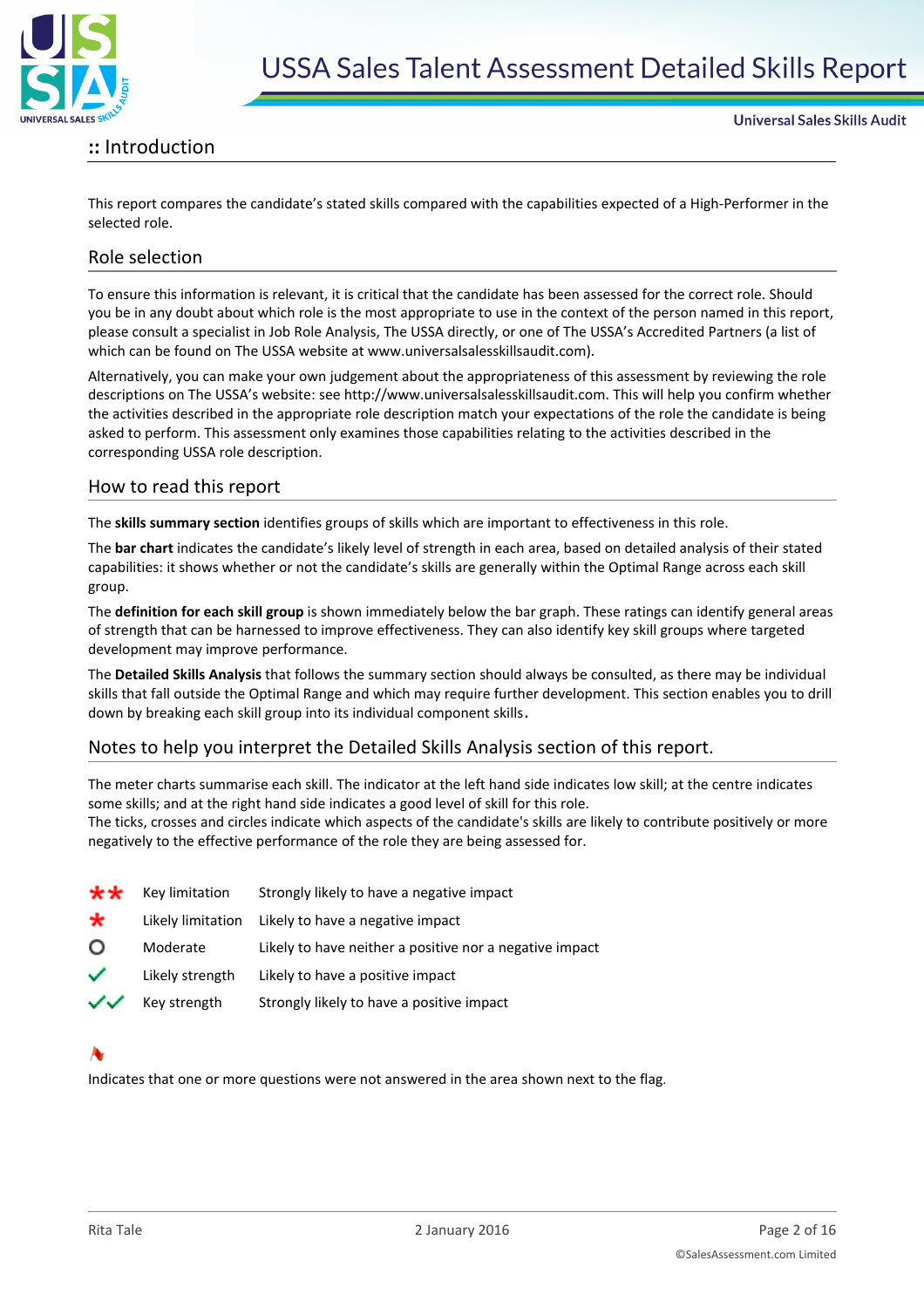

#### **::** Summary of Rita Tale's Skills

#### 1. Business Skills

These are the skills required to establish personal and **Optimal Range** company credibility, especially with the customer, but also with suppliers, partners and stakeholders for the purpose of realizing benefits from the relationship. **<sup>L</sup> <sup>H</sup>**



**Universal Sales Skills Audit** 

#### 2. Customer Contact

These are the skills required to effectively engage the **Optimal Range** customer in conversation and start the process of qualification, with the objective of gaining an understanding of the customer's needs. **<sup>L</sup> <sup>H</sup>**

#### 3. Engaging the Customer

the process of creating rapport.



#### 4. Making the Sale

| This section covers the skills required to establish the benefits |  |  | <b>Optimal Range</b> |  |  |
|-------------------------------------------------------------------|--|--|----------------------|--|--|
| for the customer and close the sale.                              |  |  |                      |  |  |
|                                                                   |  |  |                      |  |  |

#### 5. Achieving Goals and Targets

This section covers the skills required to work effectively and **Optimal Range** in an organised manner, with clear plans and reports, with the purpose of facilitating the achievement of goals and targets.

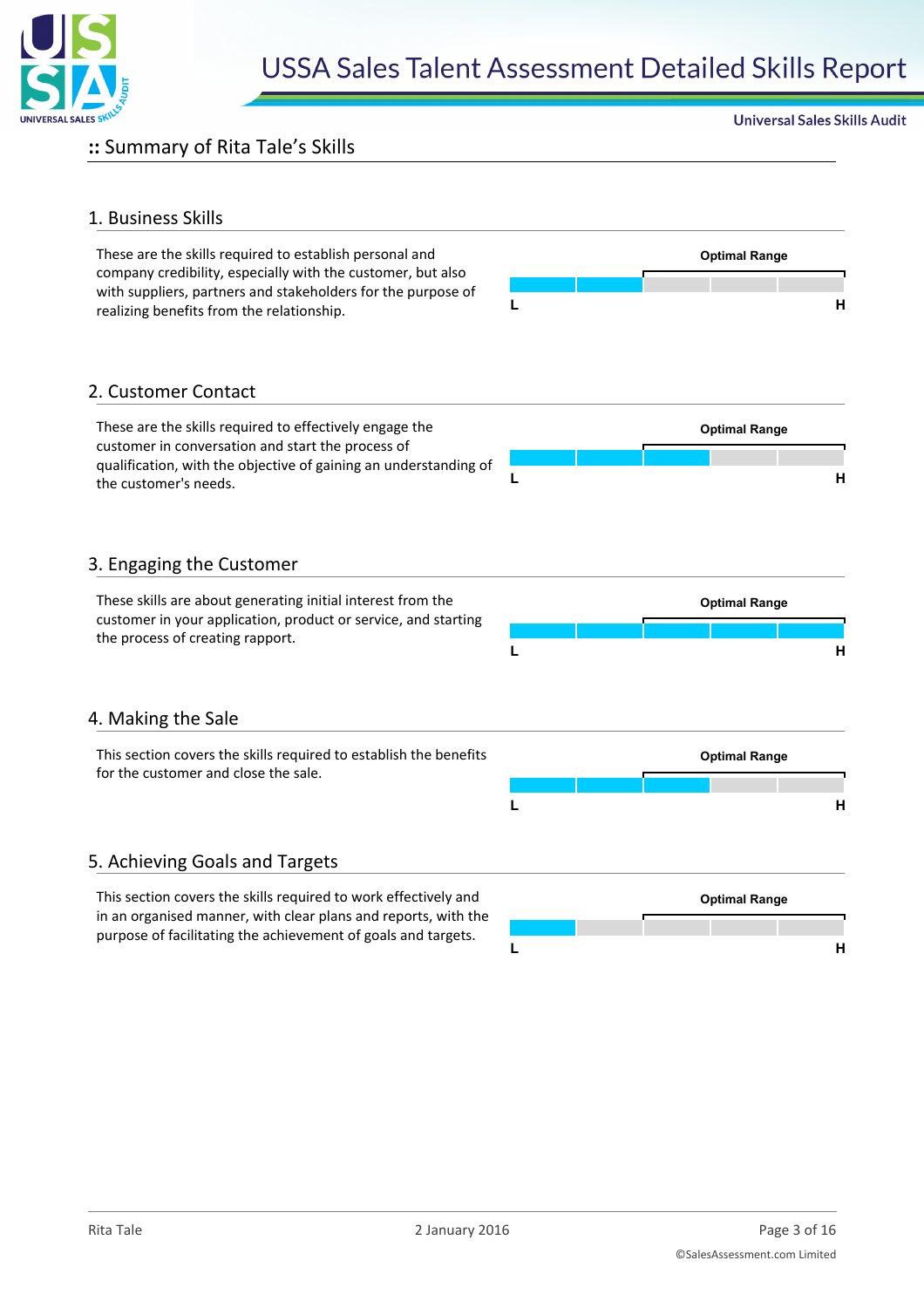

### **::** Detailed Skills Analysis

#### 1. Business Skills

These are the skills required to establish personal and **Optimal Range** company credibility, especially with the customer, but also with suppliers, partners and stakeholders for the purpose of realizing benefits from the relationship. **<sup>L</sup> <sup>H</sup>**



**Universal Sales Skills Audit** 

#### 1.0. Self-management and professionalism



This is the attribute of demonstrating self management in the business environment. This means having a business orientation which guides a person's behaviour, so that they demonstrate maturity, integrity and business and customer awareness. It involves: motivation to achieve, motivation to manage and improve their own skill and performance, and having a professional attitude to their work. This involves setting and adhering to standards and accountability for their own work, based on commitment to the business. This is an attribute (about behaviour) rather than a skill, but it is vital for being effective in a sales role.

- Customer and business awareness O
- Motivation to complete actions  $\Omega$
- Motivation to improve own skills and performance
- Setting and adhering to standards and accountability for own work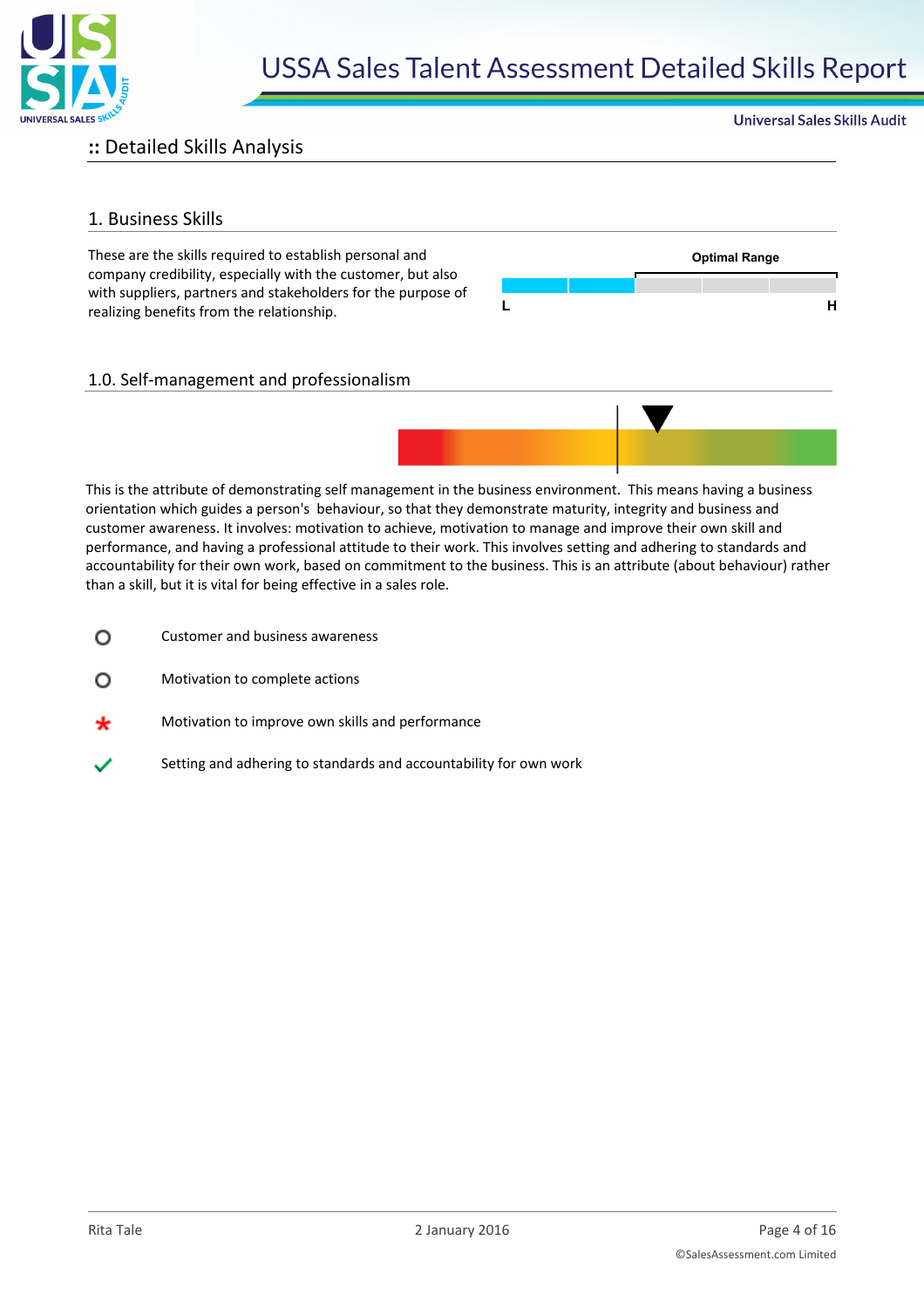

#### **Universal Sales Skills Audit**

#### 1.1. Exercising judgement and making decisions



This is the ability to make sound judgements and decisions. This involves questioning implications, prioritizing criteria, evaluating risks, evaluating options and deciding how to respond. Part of the skill is deciding when and how to seek further information or to refer to others.

- $\Omega$ Prioritising activities and actions
- Evaluating risk when taking action or making commitments to customers \*\*

Evaluating possible options and deciding how to respond to a customer problem or enquiry ノン

Deciding when and how to seek further information or refer to others  $\circ$ 

#### 1.2. Problem solving



This is the ability to define and analyse problems and priorities and the ability to evaluate the issues raised and identify or create possible solutions. This skill requires individual analytical, diagnostic and creative ability, and ability to use others' expertise. The skill involves isolating key facts to penetrate to the root of the problem. This requires logical thought, and also lateral thinking.

- Ability to analyse problems
- 

Ability to use other's expertise when appropriate

Thinking through problems logically and using new approaches when required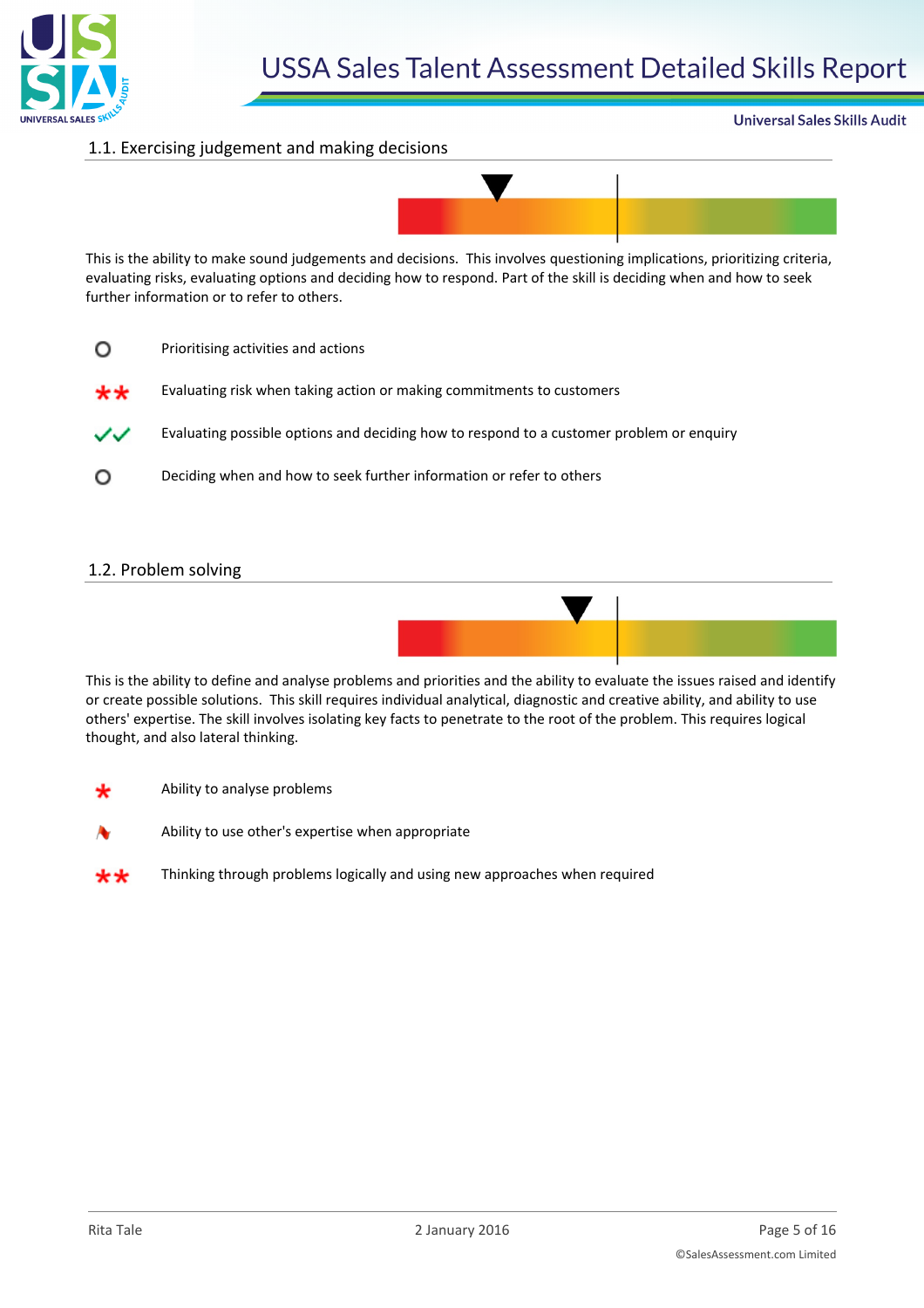

#### **Universal Sales Skills Audit**

#### 1.3. Resilience and follow-through



This is the ability to demonstrate focus in achieving goals, objectives and targets. This means coping with pressure, being adaptable in dealing with customer enquiries and problems and managing stress. It also means showing initiative and drive and giving others confidence in their ability to deliver a good customer experience and achieve results. It involves being careful and accurate in following through and fulfilling customer requirements.

| Coping with multiple conflicting pressures<br>** |  |
|--------------------------------------------------|--|
|--------------------------------------------------|--|

- Persistence in dealing with problems باريار
- Showing initiative and drive
- Showing commitment to delivery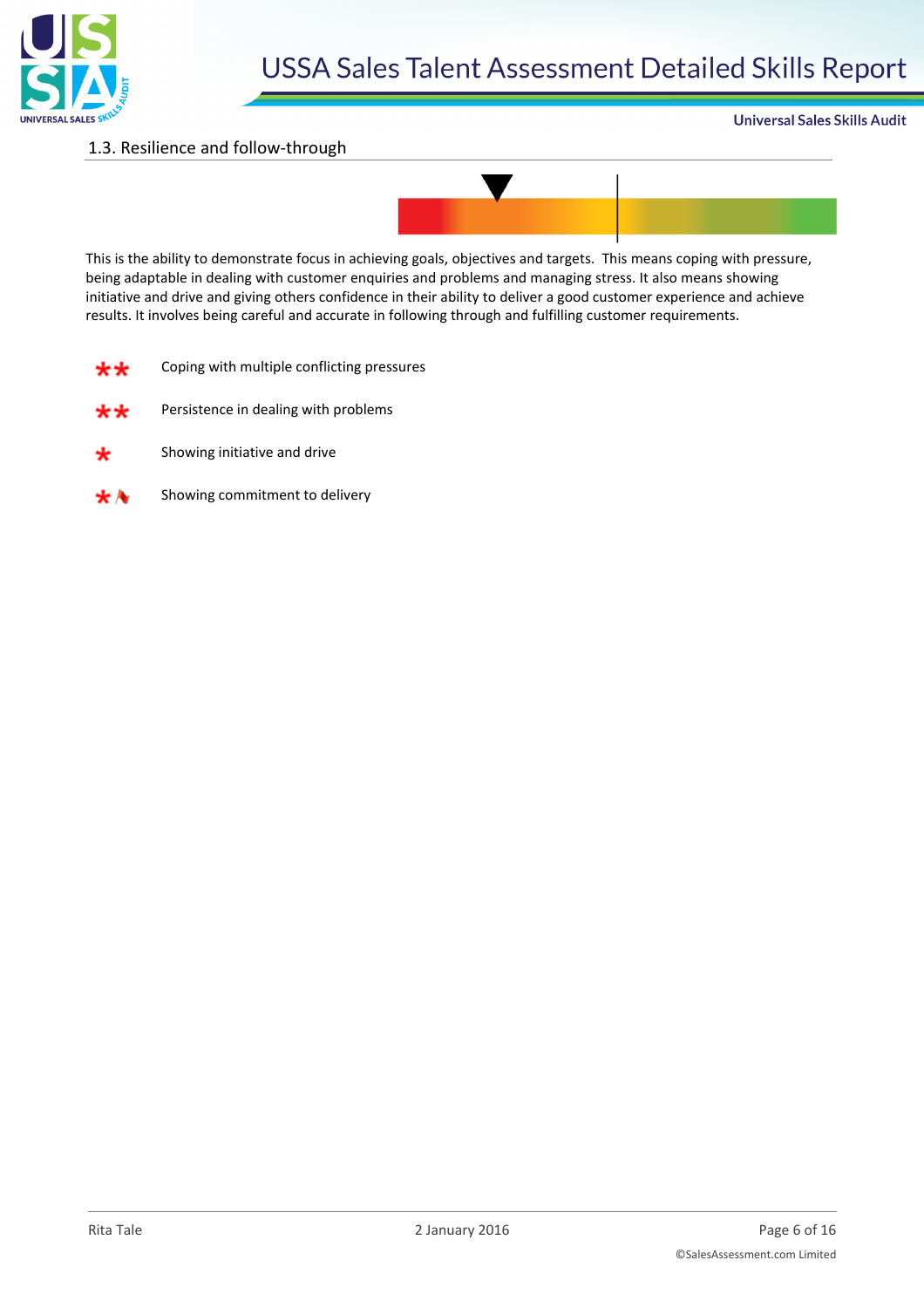

#### **Universal Sales Skills Audit**

#### 2. Customer Contact

These are the skills required to effectively engage the **Optimal Range** customer in conversation and start the process of qualification, with the objective of gaining an understanding of the customer's needs. **<sup>L</sup> <sup>H</sup>**



#### 2.0. Influencing customer expectations



This is the ability to find out and influence customer expectations to improve selling actions and effectiveness. This involves: testing, influencing, expressing the company's position clearly yet diplomatically, prioritizing issues and resolving problems.



- Influencing the customer's expectations
- Prioritising activities that move a customer relationship or deal forward
- Reaching conclusions that are acceptable to both parties

#### 2.1. Communicating



This is the ability to convey information and ideas so that customers and others understand the message. This involves the ability to express the message clearly, using a range of techniques to help others understand the information. It involves skills of 'active listening', summarising information and using language which is familiar and acceptable to the audience who may have a variety of cultural and knowledge backgrounds.

- Expressing the message clearly
- Active listening ∩
- Summarising information gained from customer and other engagements
- $\Omega$ Using language which is familiar and acceptable to the audience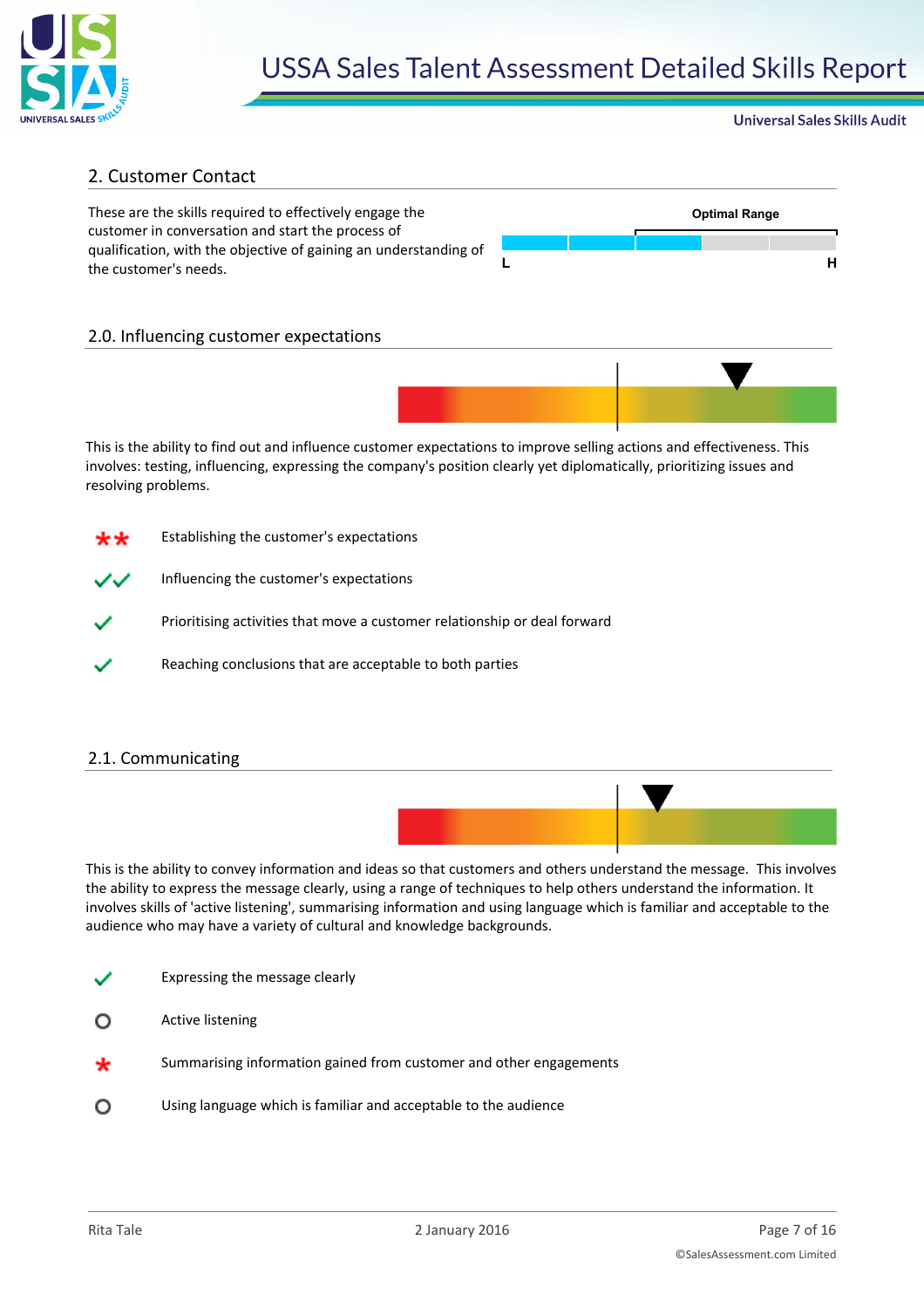

#### **Universal Sales Skills Audit**

#### 2.2. Using probing questions



This is the ability to maintain a clear picture of what information you have and what information you are missing, such that you can formulate and ask appropriate probing questions that plug the knowledge gap. This requires a combination of understanding, analysing and interpreting information in real time.

- Understanding of the information available and the pieces that are missing or need clarifying
- Effective listening O
- Ability to ask questions that drive out clarity of a situation  $***$
- Analysing the information received ₩₩
- $\circ$ Probing

#### 2.3. Advising the customer



This is the ability to guide the customer through the use of consulting techniques. It covers a range of approaches from offering information through to making recommendations. This requires knowledge of the customer's requirements or challenge. It also requires understanding, communication, using judgement, selecting approaches, using empathy creating rapport and influencing.

- Selecting the right approach when advising the customer
- Using the customer's preferred language and style

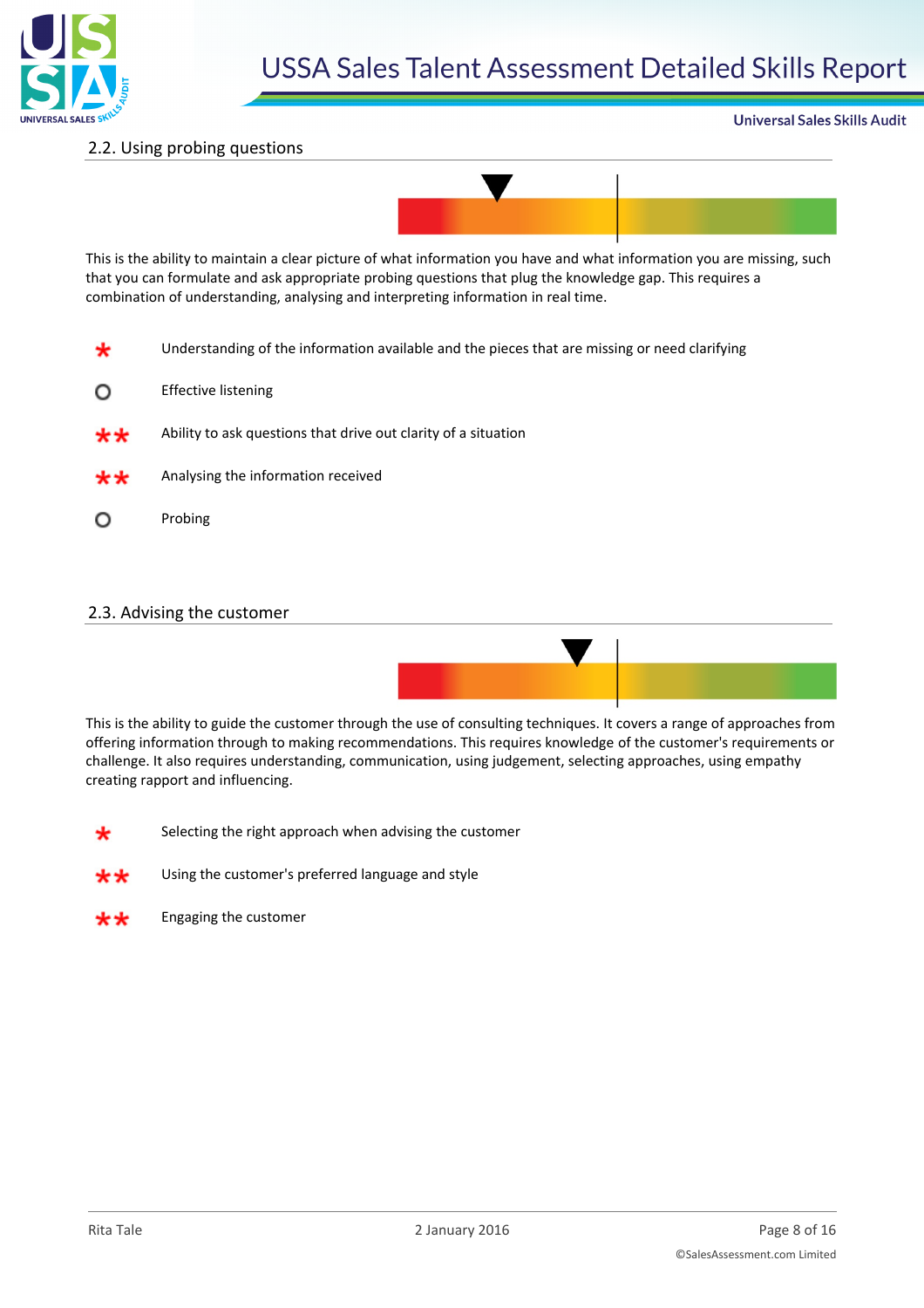

**Universal Sales Skills Audit** 

#### 3. Engaging the Customer



This is the ability to test and challenge assumptions in your dealings with customers and others, involving identifying assumptions in anything, testing their implications and challenging their validity.

 $\circ$ Understanding the implications of a customer assumption on an opportunity

Probing and questioning identified assumptions with the customer to gain clarity

#### 3.1. Customer engagement



This is the ability to engage customers and prospects over the phone, initiating and managing conversations with them that enable you to determine their level of potential interest in your Brand, products and services.

- Engaging the customer
- Sales Confidence
- Initiating and managing customer conversations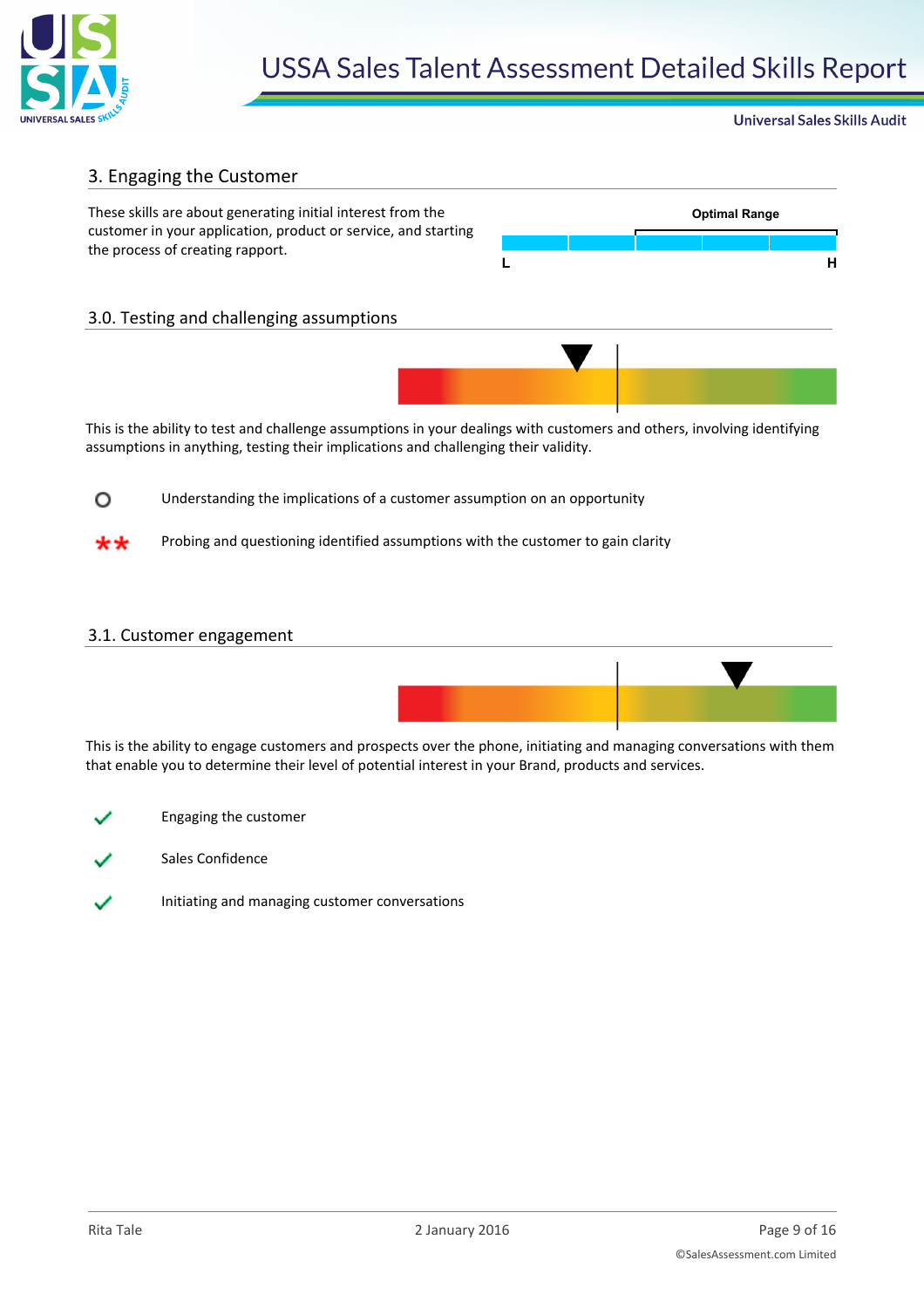

#### **Universal Sales Skills Audit**

#### 3.2. Keeping abreast of new products and services



This involves assimilating and understanding new trends, products etc. in order to evaluate and interpret them for use with customers. This requires a ready assimilation and understanding of new concepts and products as well as a probing and challenging approach to new ideas, linked to an ability to interpret these new concepts or products into increased benefits for customers.



A ready assimilation of new products, features and technology

Understanding the benefits to the customer of new features and products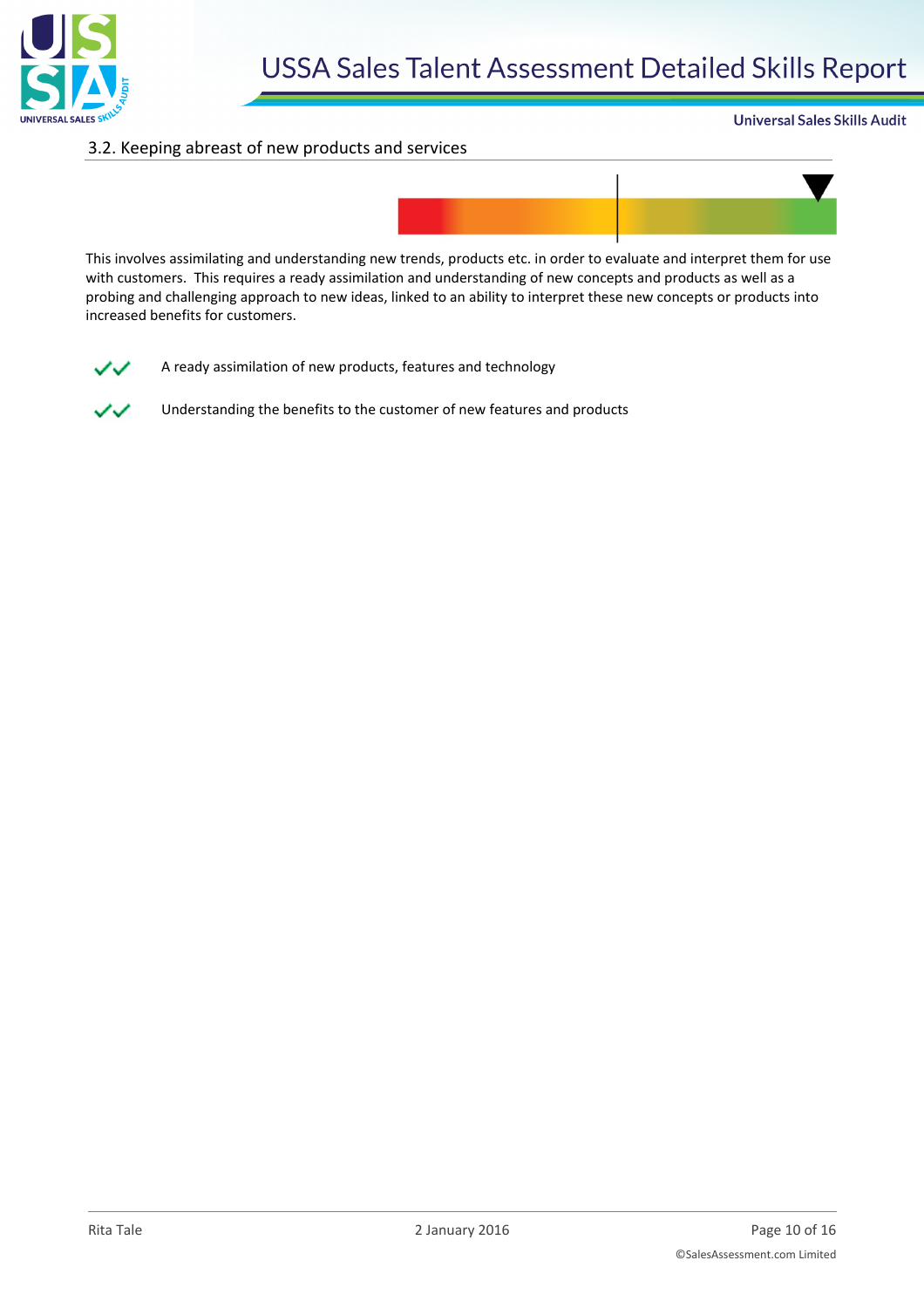

#### **Universal Sales Skills Audit**

#### 4. Making the Sale



This is the ability to identify the key needs of the customer and match your products and services to those needs. This involves engaging the customer to test your assessment of the needs as well as having a good knowledge of own company's products.



Clarifying the understanding of the customer requirements \*\*



Analysing the customer requirements

#### 4.1. Matching customer requirements to products and services



This is the ability to understand the customer's needs desires or objectives and match them to the company's products and services. This requires a clear understanding of the customer's decision criteria and a good level of knowledge about own products.

- Proposing a solution to meet the customer requirements \*\*
- $\Omega$ Knowledge of the department or company's range of products
- Matching the customer needs or desires to the department or company's range of products
- Influencing the customer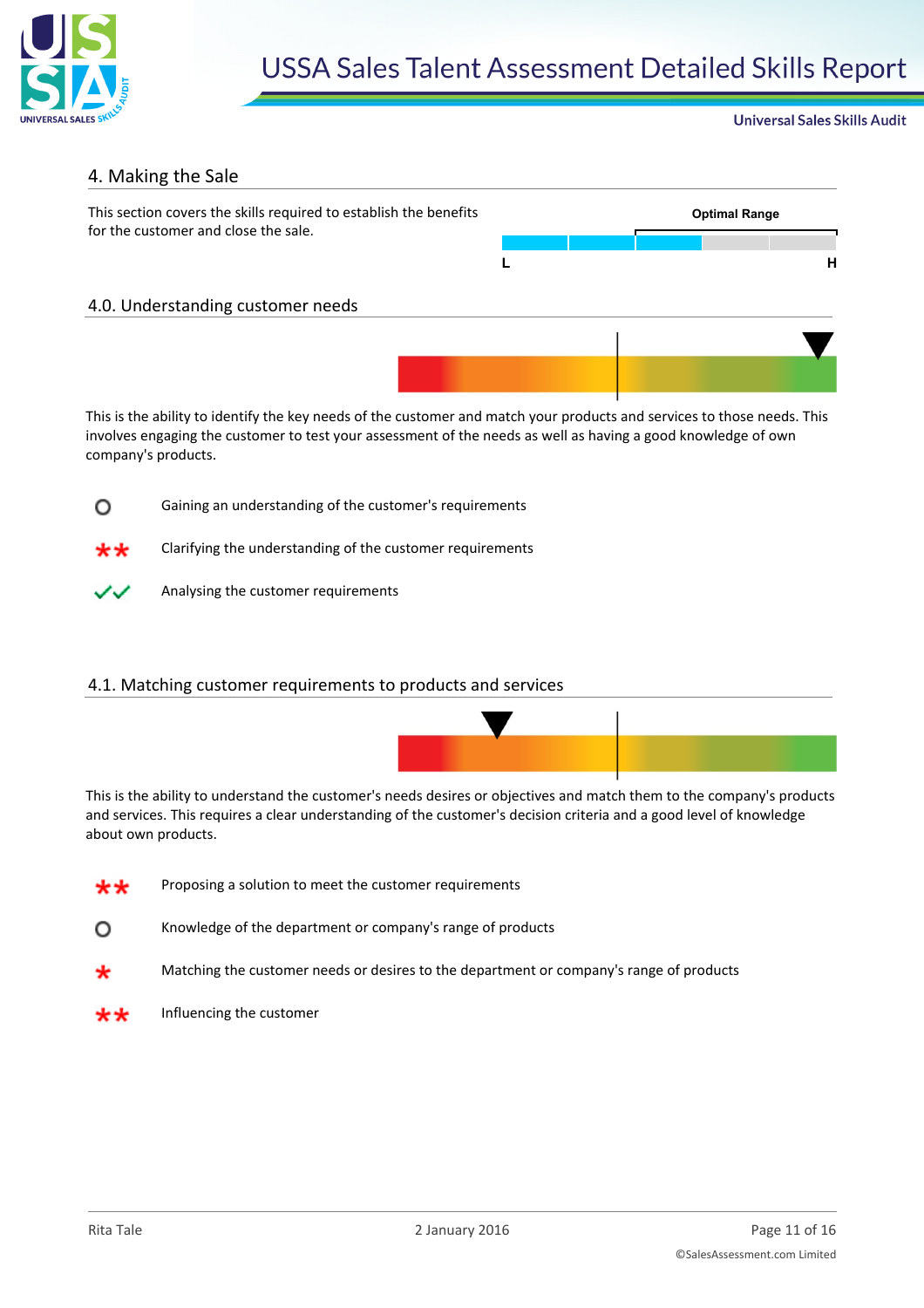

4.2. Closing

**Universal Sales Skills Audit** 



This means working with the customer towards agreeing a position, and ultimately a sale, which has optimal, mutual benefits for all parties. This requires a combination of skills in persuading and influencing, listening, anticipating the concerns and thoughts of the customer, empathy, using techniques to get the other party committed and setting expectations.

- ₩ Listening to the customer
- Anticipating and addressing concerns  $\circ$
- Creating a good outcome for both parties ∗

#### 4.3. Broadening the scope of the sale



These are the skills required to identify opportunities to up sell by using the power of the Brand and matching this to lifestyle choices.



Making the most of customer interactions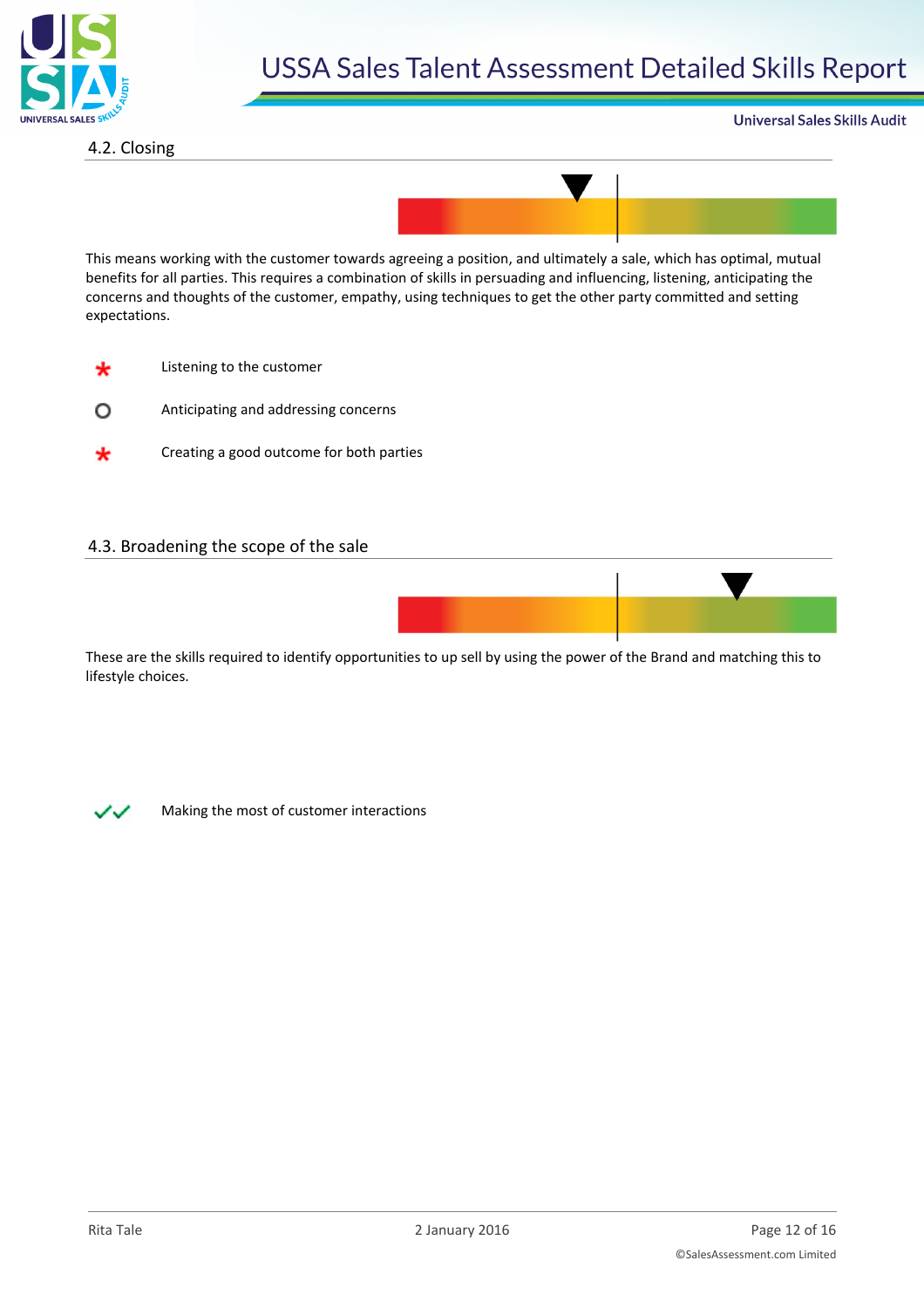

#### 4.4. Objection handling

#### **Universal Sales Skills Audit**



This is the ability to effectively deal with objections raised by customers in such a way that you turn them around to a positive and move further towards agreement as a result. This requires a combination of understanding how your customer perceives your product and why and having the understanding of appropriate techniques to handle the objections.



Listening

Probing and analysing to ensure understanding  $\circ$ 



Ability to deal with all types of objections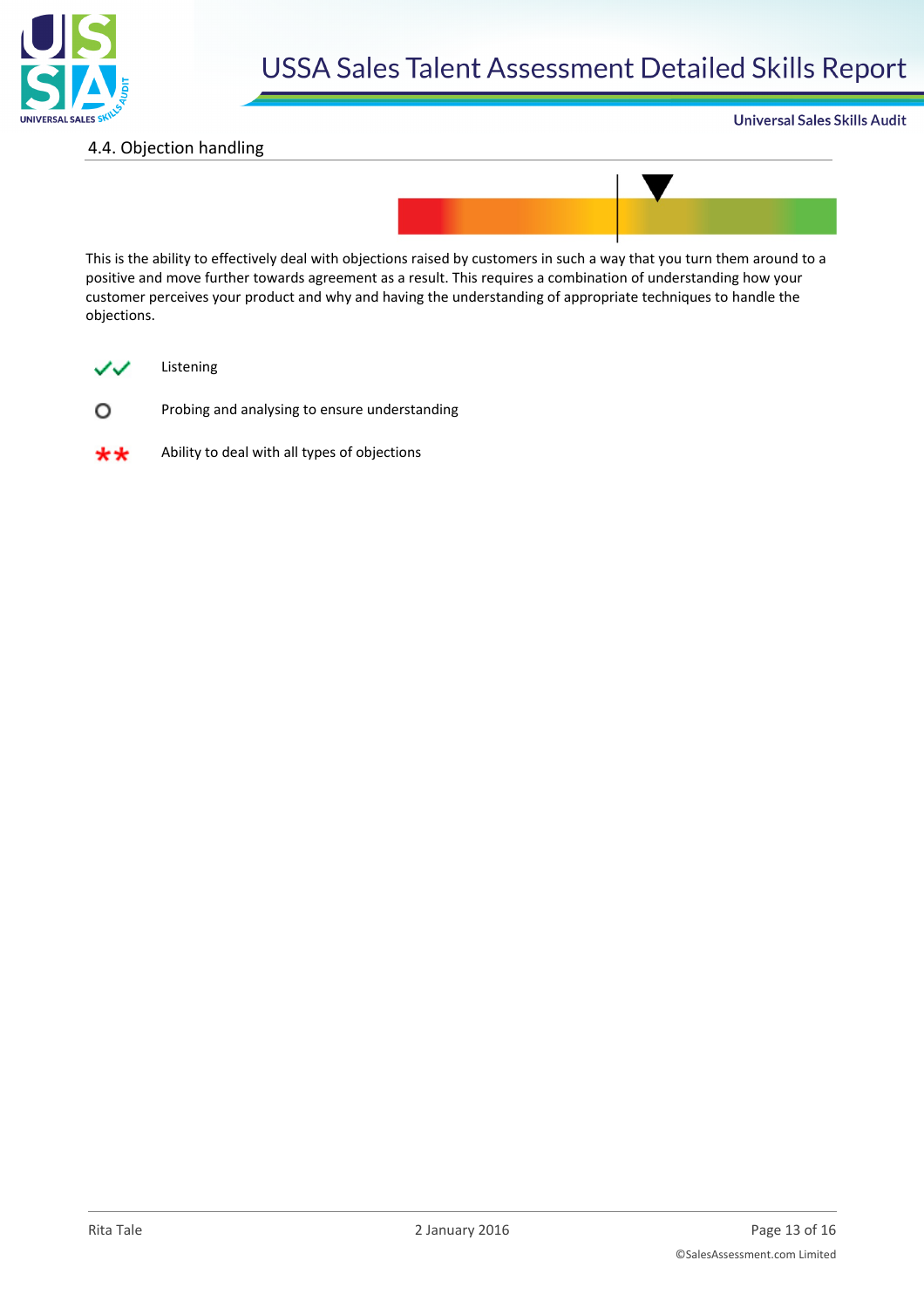

#### **Universal Sales Skills Audit**

#### 5. Achieving Goals and Targets

This section covers the skills required to work effectively and **Optimal Range** in an organised manner, with clear plans and reports, with the purpose of facilitating the achievement of goals and targets.



#### 5.0. Planning and managing activities



This is the ability to plan and manage the day to day activities associated with a person's work. It involves identifying key activities and managing own time and paperwork effectively.

Ability to plan activities to achieve objectives or solve problems

Managing paperwork

#### 5.1. Achieving goals, objectives and targets



This is the ability to recognize specific goals, objectives and targets and take all steps necessary to achieve them. This requires the ability to assimilate and understand the implications of a set of goals, targets or objectives and interpreting their significance.



Understanding of own targets, goals and objectives and how to achieve them

Knowledge and understanding of department's financial metrics and drivers∗∗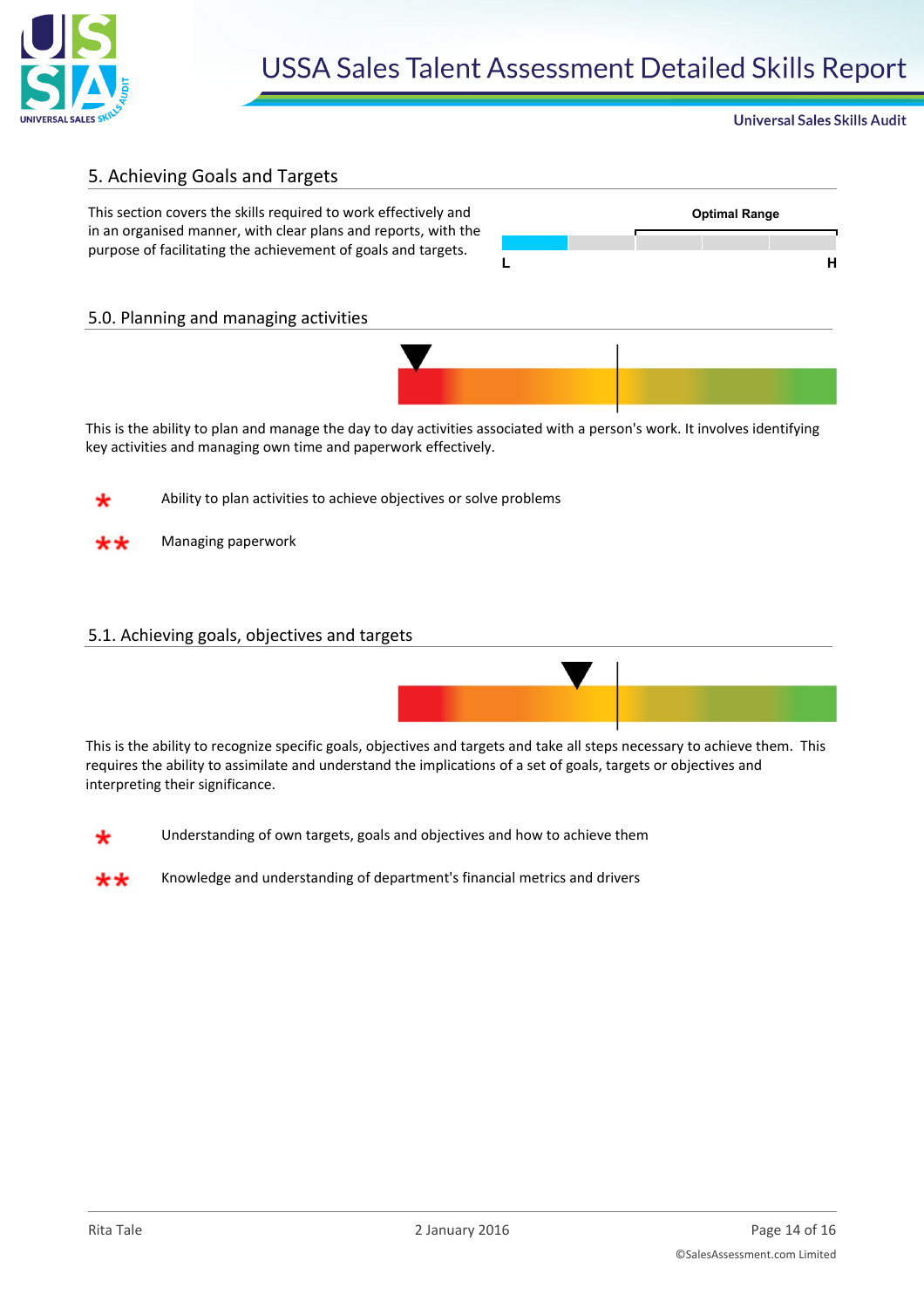

#### 5.2. Paperwork management





This is the ability to complete paperwork accurately and in a timely manner and according to the company's policies and guidelines. This requires organisation and quality orientation.

Accurate maintenance of paperwork \*\*



Timely completion of paperwork